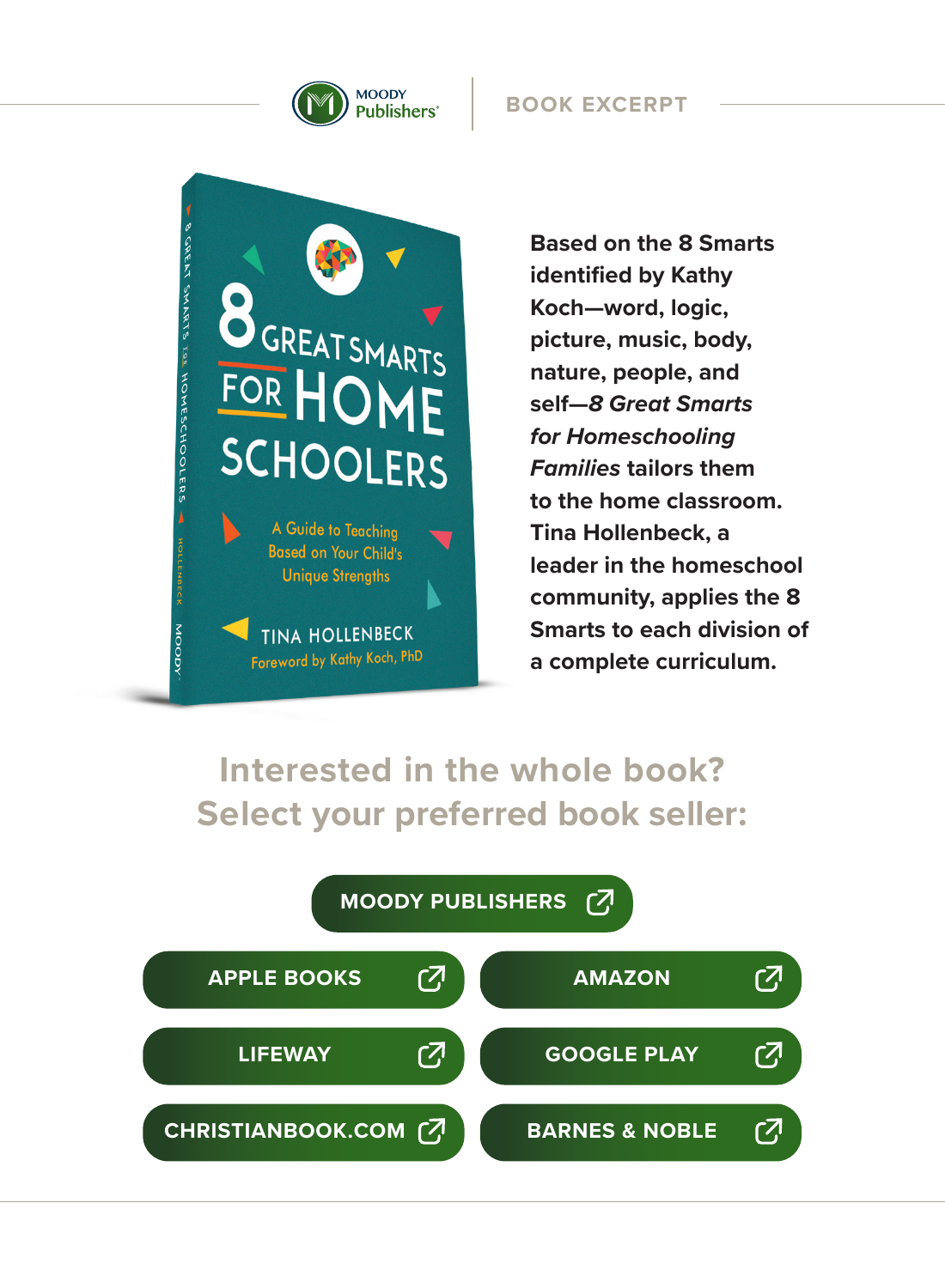# **CONTENTS**

| Foreword: Because You Teach Children, Kathy Koch, PhD   | 11  |
|---------------------------------------------------------|-----|
| 1. From Where Did I Come, and Where Are We Going?       | 15  |
| 2. Math: From Here to Infinity                          | 25  |
| 3. Language Arts: The Foundation Upon Which Much Relies | 39  |
| 4. Science: Investigate Your Options                    | 57  |
| 5. Social Studies: Who in the World                     | 69  |
| 6. Fine Arts: Beautiful Endeavors                       | 83  |
| 7. Electives: The Sky's the Limit                       | 97  |
| 8. Religious Education: Worshipful Accommodation        | 111 |
| 9. The Bottom Line                                      | 127 |
| Appendix                                                | 137 |
| Acknowledgments                                         | 145 |
| <b>Notes</b>                                            | 149 |
| About the Author                                        | 155 |
| About Celebrate Kids                                    | 158 |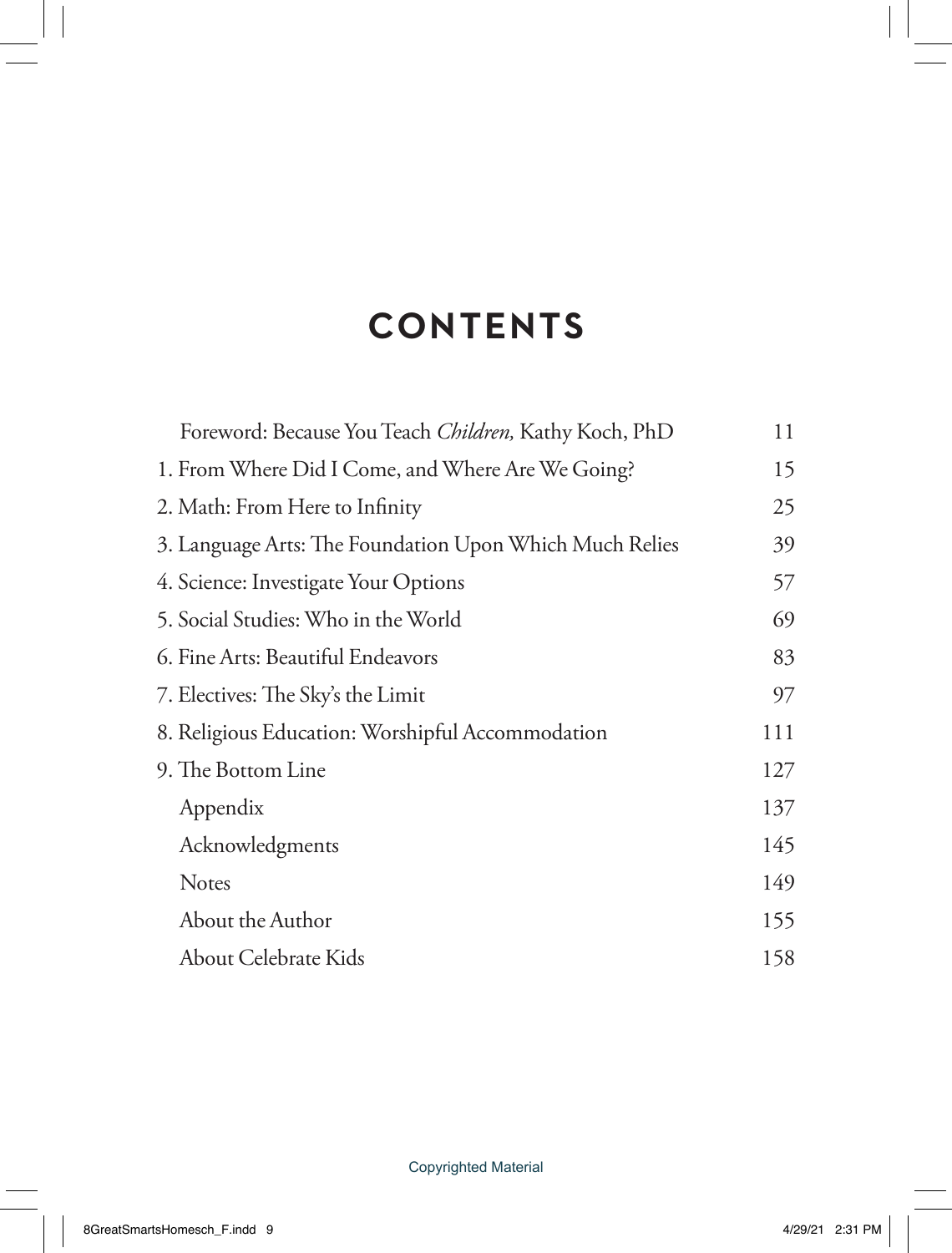

Copyrighted Material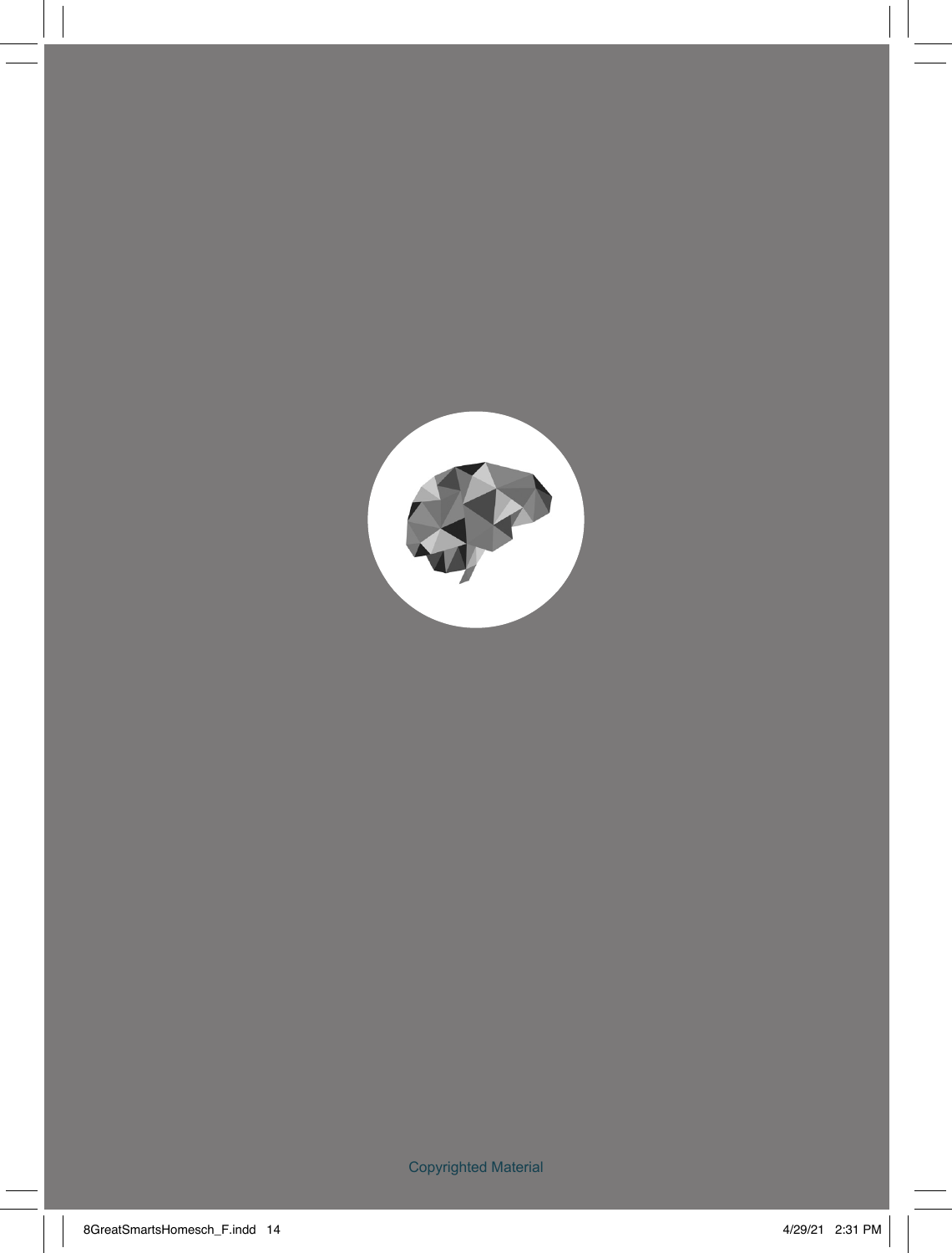# From Where Did I **COME,** and Where Are We **GOING?**

I met Kathy Koch in the mid-1980s, when I was a student at the university where she taught. When I began my teacher-training studies, I took two of Kathy's classes and also got to know her through church and as the advisor of our campus InterVarsity Christian Fellowship chapter. She became a Titus 2 woman in my life and stood up in my wedding. Over time, she and I got into the habit of meeting regularly for walk-and-talks, during which she listened and counseled as I worked through some difficult personal struggles, and I listened and encouraged as she spoke of her dream to move on from the university and launch Celebrate Kids.

We maintained and grew our friendship when she relocated a thousand miles away to make her dream come true. This was back in the days of dial-up—when, if you can believe it, we couldn't use

1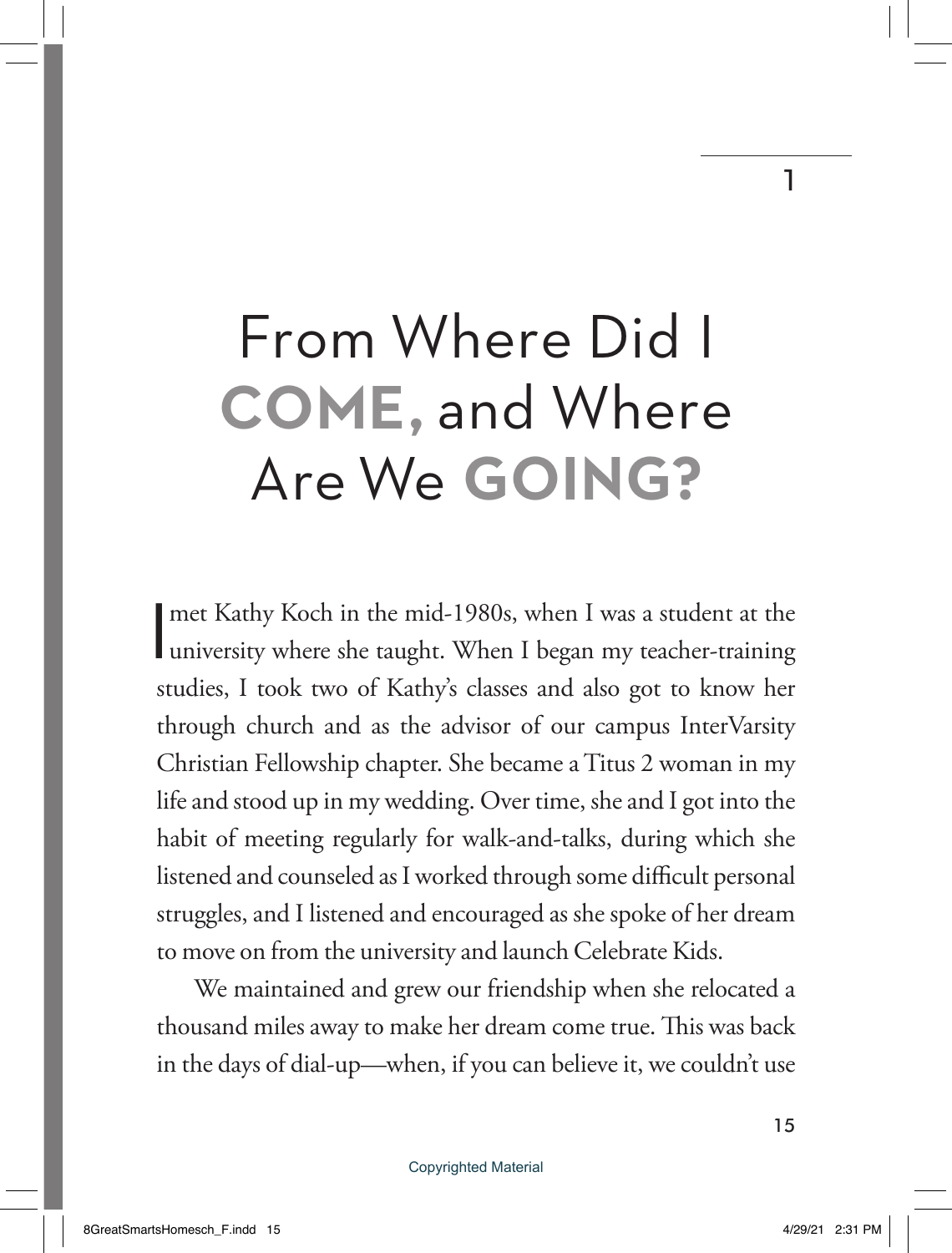the internet if the home phone was already in use. I remember well my husband, Jeff, scrawling little notes to me as I chatted—for hours—with Kathy: *Will you be done soon? It's been three hours and I really need the computer so I can use the internet.*

Fast-forward several years to 2001 and 2002, when the Lord blessed Jeff and me with the two greatest joys of our lives: our Irishtwin daughters, Rachel and Abbie. We had waited so long to have them because of my concerns that I wouldn't be a good enough mother. But God had used Kathy and others to cover—and eventually replace—my anxiety with faith. And then the instruction and encouragement Kathy provided to parents all across America and in many other countries became real in my life as well.

Of all the wisdom and insight Kathy provided to me over the years, the message delivered in *8 Great Smarts* probably had the greatest impact on a practical level. She had taught about "the smarts" at the university, and I'd applied as much of the theory as I could during my nine years as a public-school teacher. And when I came home to raise my babies, Kathy was in the midst of birthing her writing career, knowing that the content in what became *Five to Thrive* and *8 Great Smarts* would be her first two "literary babies."1 Thus, the early years of my parenting adventure were bathed—via long phone conversations as she hammered out those books—in the theory of multiple intelligences and how to apply it to kids' lives.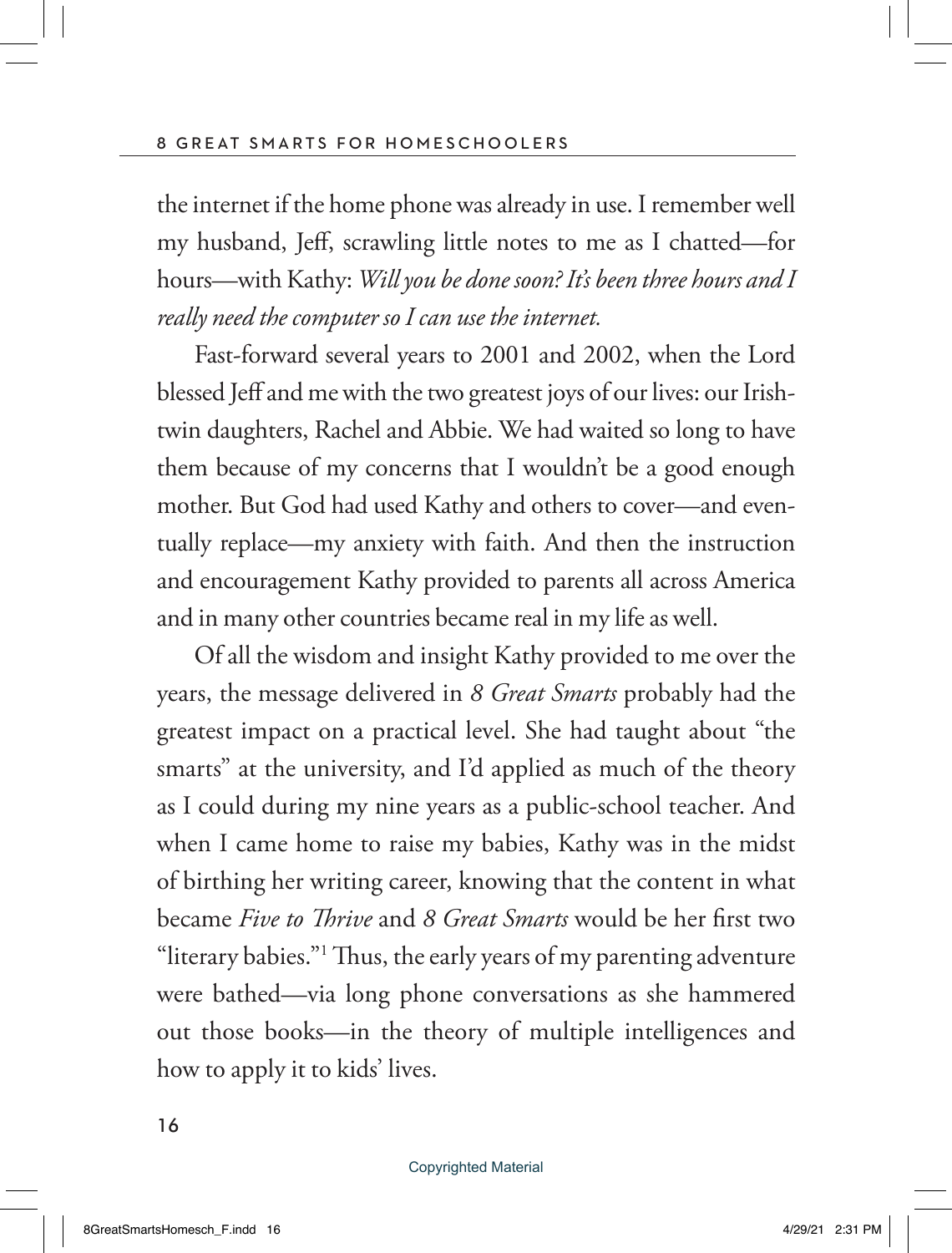I had developed an interest in homeschooling long before the girls were born, when I was privileged as a newlywed to meet a couple of "modern pioneer" homeschooling moms at church. My stint teaching in public schools—though successful—confirmed my desire. Jeff wasn't sure. He had some of the common questions and concerns—i.e., what would his family think, would our kids seem "weird" to others, could they go to college—but when he met several homeschooled teens while serving as the interim youth pastor at church, the die was cast. He described the intellectual curiosity and ease with which the homeschooled kids consistently interacted—with him and the other leaders, as well as with all the other kids in the group—and said, "If that's what homeschooling does, I'm in."

We concluded that homeschooling was God's call and conviction for our family, and we never looked back.<sup>2</sup> We committed to homeschooling all the way through to high school graduation, and ideas and principles from the first version of *8 Great Smarts* became an integral part of our approach.

Because I knew the model from before Abbie and Rachel were old enough to demonstrate an affinity for any particular smarts, I understood that I should expose them to resources and activities that would activate all the smarts.<sup>3</sup> I also kept a lookout in due time for evidence of which were the top smarts for each of the girls, and I was conscious of trying to avoid paralyzing any developing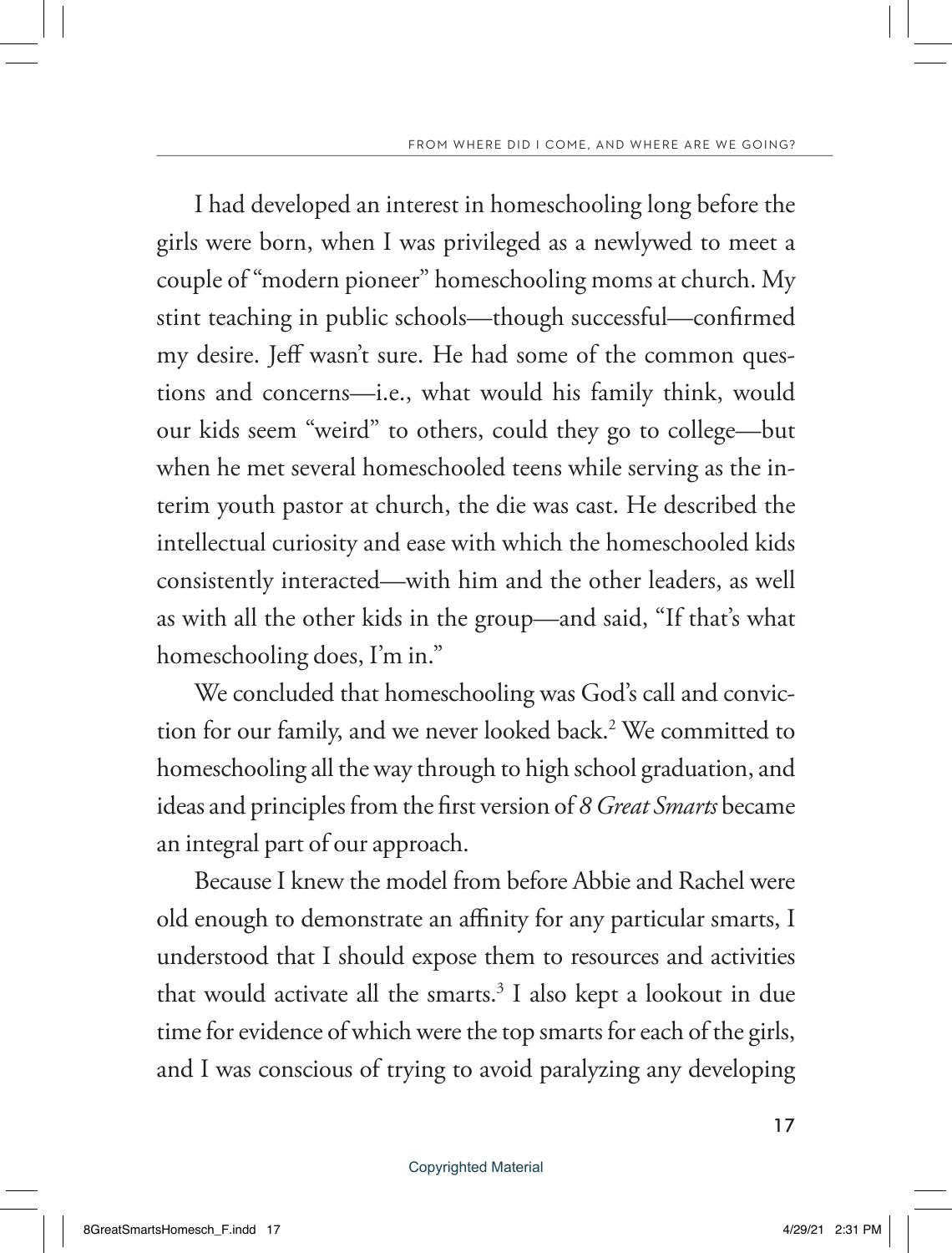strengths.4 I used my knowledge of the girls' smarts profiles when choosing curriculum—and when deciding that formal curriculum wasn't always necessary. Then, when one or the other of the girls hit an academic wall, I referred to my understanding of the smarts in seeking a solution or work-around.

Time raced on, and my daughters became adults in what seemed like the blink of an eye. We graduated them (together) from our homeschool in June 2020. And, though their adult lives

### *Every smart is equally important and valuable.*

have only just begun, I see enough from the trajectory on which each is currently traveling to believe that our homeschool venture—with all its inevitable ups and

downs and twists and turns—has landed them both in a good place from which to begin the next phase of their respective journeys.

But what about you? Maybe you have little ones you're planning to homeschool in a few years. Maybe you've been educating your kids at home for years and wonder if you've blown it because you've only just now heard about the smarts—and you're not quite sure what they actually are. Or maybe you have school-aged kids or teens you've recently pulled from a conventional public or private school, hoping against hope you don't screw 'em up!

First, understand that you can't wreck your kids by homeschooling—nor by just recently learning about the smarts. Second, realize that learning about multiple intelligences (i.e., "the smarts")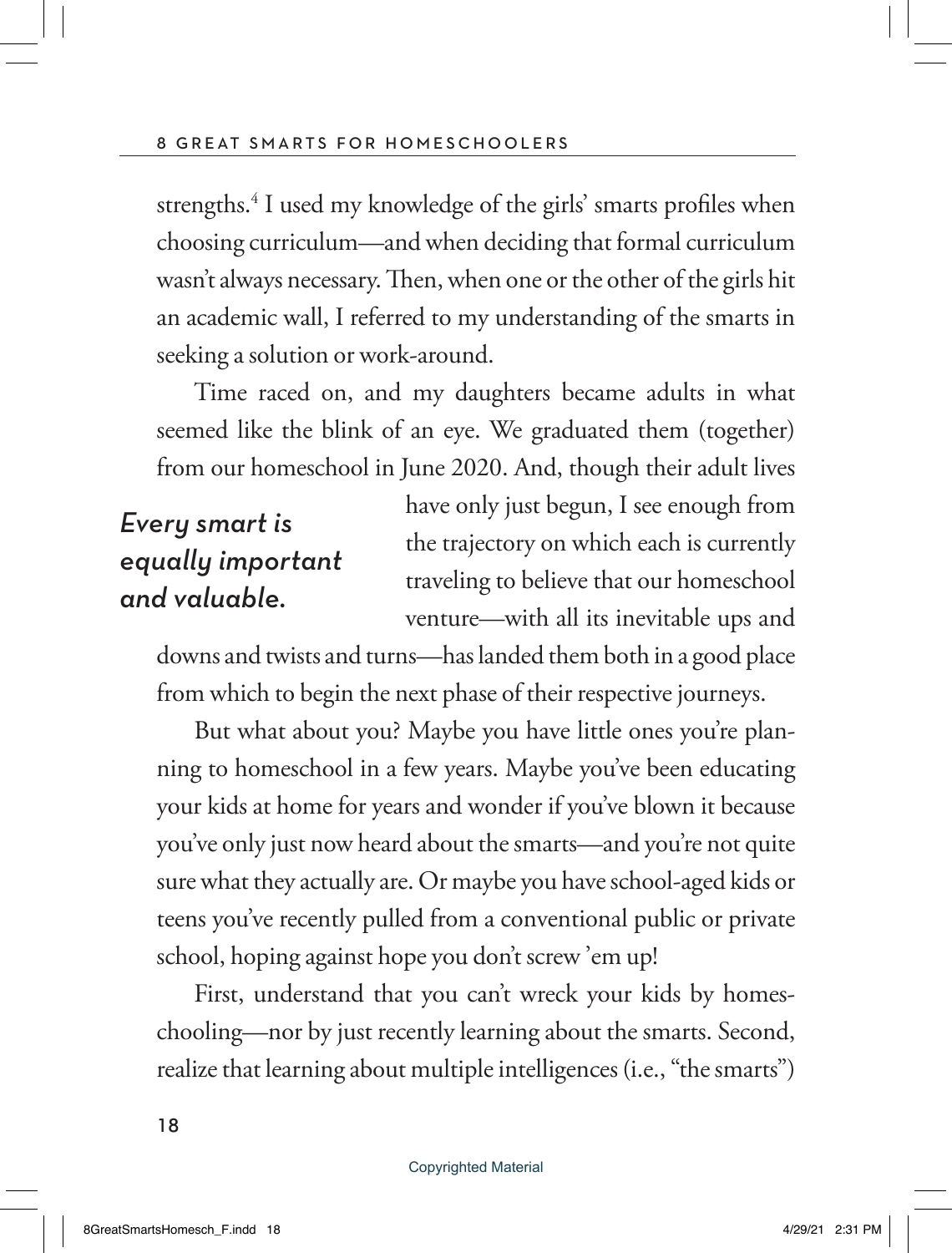will not give you the perfect homeschool; there is no such thing as a perfect home, perfect kids, or perfect parents, so you can drop that notion right now.<sup>5</sup> But knowledge of the smarts and how to apply them to your home learning program is good gear for your parenting toolbox—"gadgets," so to speak, that will increase your peace and confidence as a homeschooler and bless your kids, now and for the long-haul.

As you consider wielding these smarts tools, let me recommend actually reading *8 Great Smarts* if you haven't already.6 My goal is to get you thinking about applications of the theory to homeschooling, and that will make more sense if you've already pondered Kathy's detailed analysis and engaging examples and analogies.

But if you're dying to jump right in to

*Homeschooling provides the freedom and opportunity to help our kids explore and develop all eight smarts to their highest potential.*

implementing relevant ideas in your home, let me provide you with a working smarts vocabulary to get you going, taken directly from *8 Great Smarts*. Please understand that this list is not a hierarchy; in fact, though word and logic smart are prioritized within institutional school settings, every smart is equally important and valuable. Indeed, the customized nature of homeschooling provides us with the freedom and opportunity to help our kids explore and develop all eight to their highest potential.

#### Copyrighted Material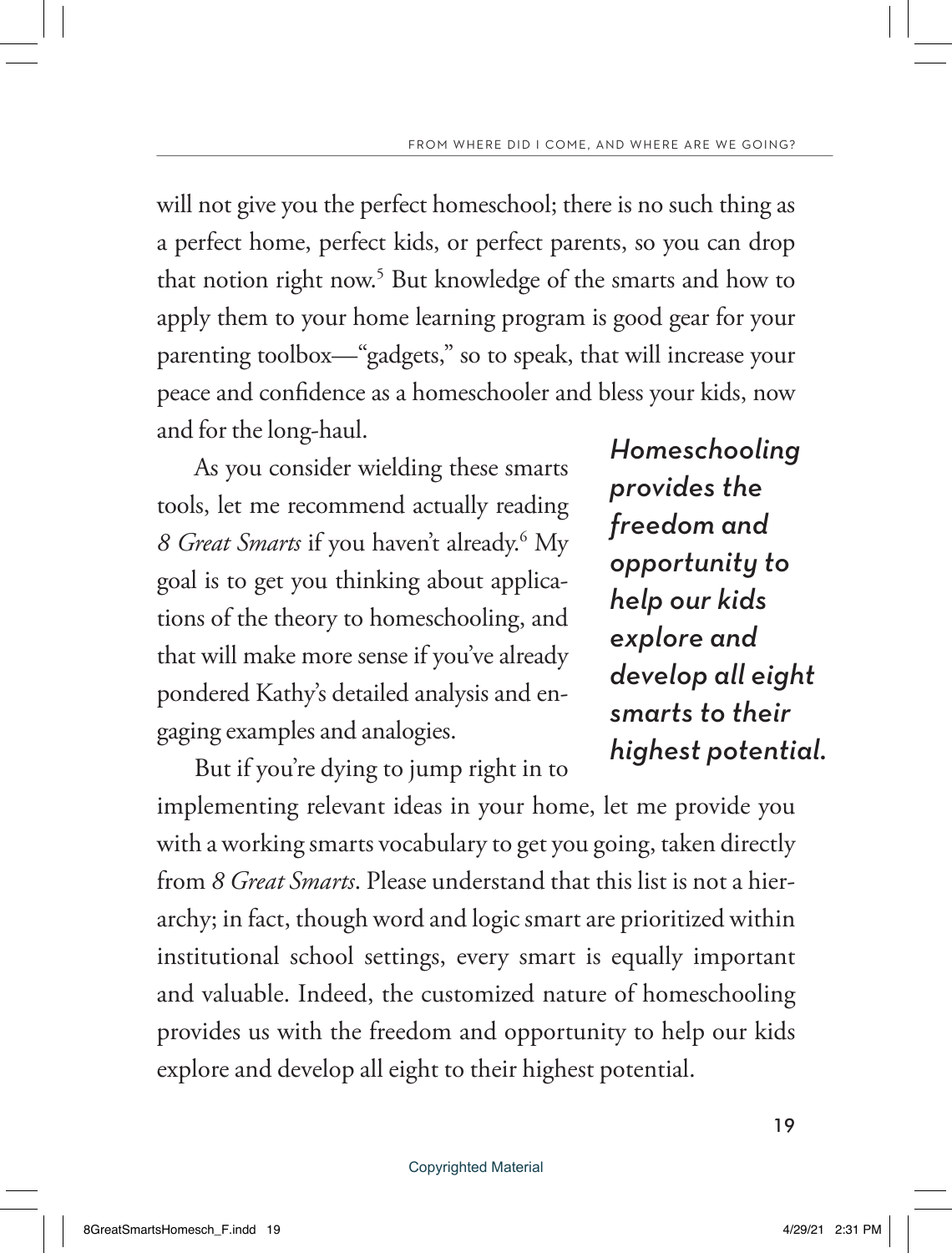- **Word Smart** people think with words. When excited, they talk and might write. Children who are particularly smart in this area can argue, persuade, entertain, and/or instruct effectively through the spoken word. They tend to be masters of literacy: they read a lot, write clearly, listen intently, and/ or speak well.
- **Logic Smart** people think with questions. When excited, they ask more questions. Logically inclined children have the ability to reason, sequence, categorize, and think in terms of cause-effect and comparison-contrast relationships.
- **Picture Smart** people think with their eyes and with pictures. When excited, they add to their pictures (in their minds and on paper). Children who are picture smart are very sensitive to visual details. They have the ability to observe, transform, and re-create different aspects of the visual-spatial world.
- **Music Smart** people think with rhythms and melodies. When excited, they make music. Musically gifted children are able to hear, appreciate, and/or produce rhythms and melodies. They often have a good ear, can sing in tune, keep time to music, and listen to different musical selections with some degree of discernment.
- **Body Smart** people think with movement and touch. When excited, they move more. Evidence of body intelligence is seen via strong large motor and/or small motor skills and interests. These children are talented in controlling their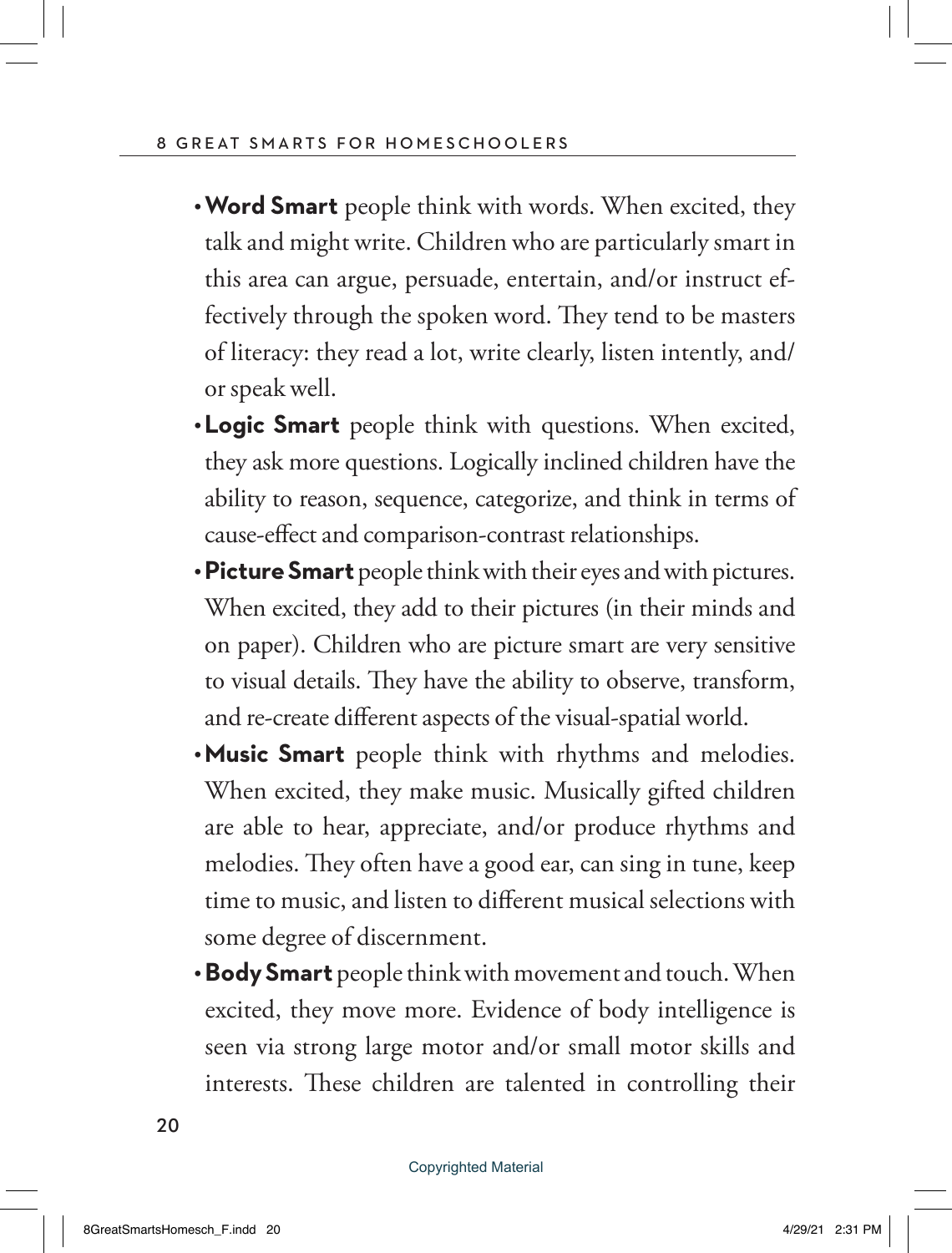body movements and/or in handling objects skillfully. They may enjoy physical pursuits like walking, sports, dancing, acting, or camping and/or they may be skilled at activities like sewing, carpentry, or model-building.

- **Nature Smart** people think with patterns. When excited, they go outside. Children who would rather be outdoors than indoors may be strong in this smart. They tend to love animals and are knowledgeable about them. They also are skilled at recognizing and classifying plants, minerals, and animals. The ability to categorize cultural artifacts like cars or sneakers may also depend on this smart.
- **People Smart** people think with other people. When excited, they talk to people. Children with this intelligence are able to discern and then respond to the moods, intentions, and desires of others. Therefore, they tend to be leaders. They have the ability (for good or bad) to get inside another person and view the world from that individual's perspective.
- **Self Smart** people think with deep reflection. When excited, they spend time alone thinking. Children strong in this smart can use their self-understanding to enrich and guide their lives. They tend to enjoy quiet times of deep soul-searching. They also need peace, space, privacy, and quiet. They are fiercely independent, highly goal-directed, and intensely self-disciplined.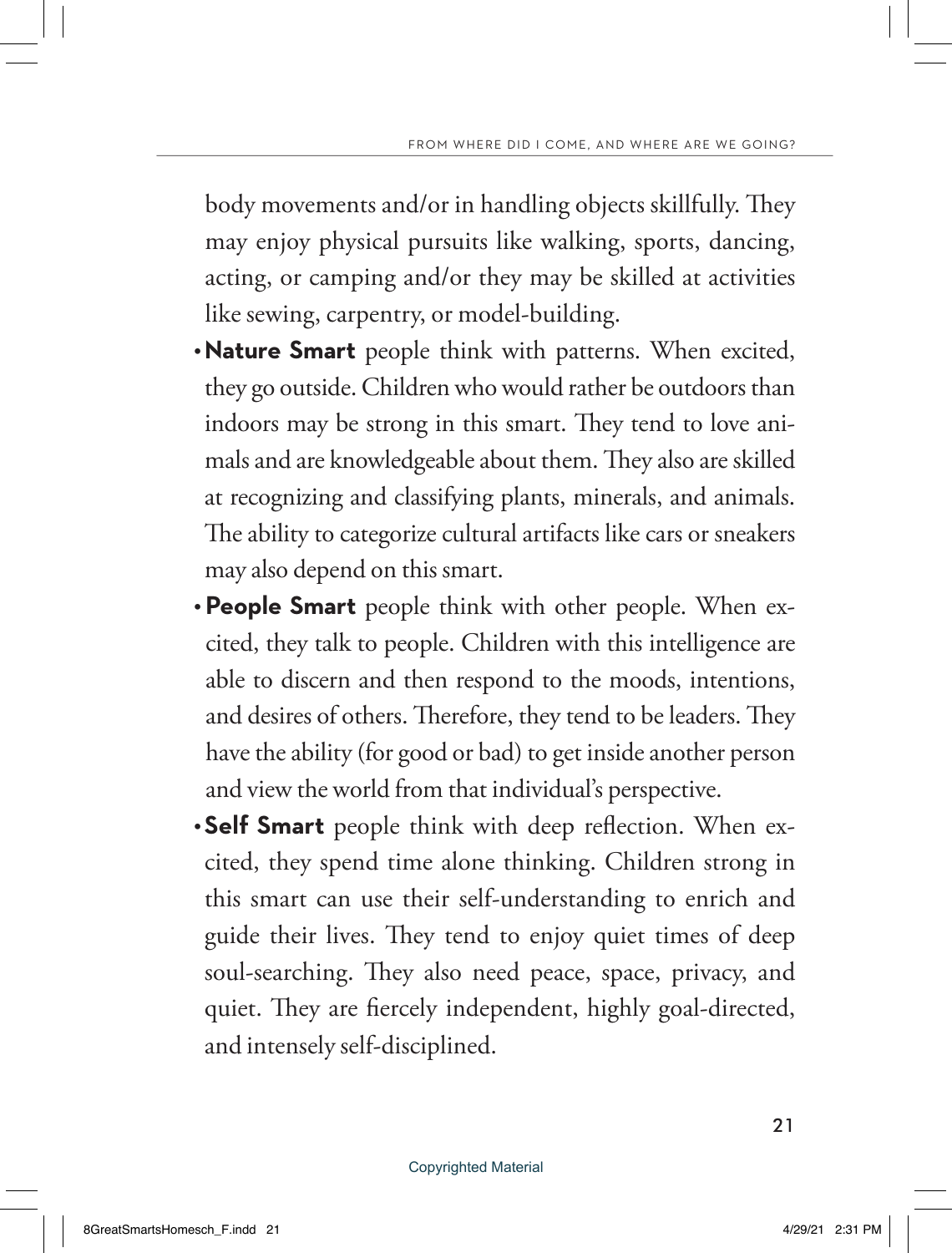Even though homeschooling is about so much more than academic content—in fact, home-based learning is a holistic lifestyle that reaches into every facet of family life—it's a common cultural norm to organize our thinking about "school," including home-based school, according to various "subject areas." Thus, I

*Addressing subject areas to suit children's unique smarts profiles is one of the greatest gifts we can give right now and for their long-term happiness and success.*

might ask my friend what curriculum she's using for math this year, or the new homeschooler with whom I'm having coffee may wonder about my favorite world-history resource.

With that framework in mind, I've organized the following discussion by broad subject area—math, language arts, science, social studies, fine arts, electives, and religious education—in order to share ideas about how to awaken,

strengthen, and utilize each of the smarts to help your children learn and master the various sorts of academic content. Indeed, one of the many beautiful features of homeschooling is an ability to customize instruction according to how each child has been intrinsically wired. So addressing different subject areas in ways that suit children's unique smarts profiles is one of the greatest gifts we can give—right now and for their long-term happiness and success.

I'm not about the business of endorsing particular curricula,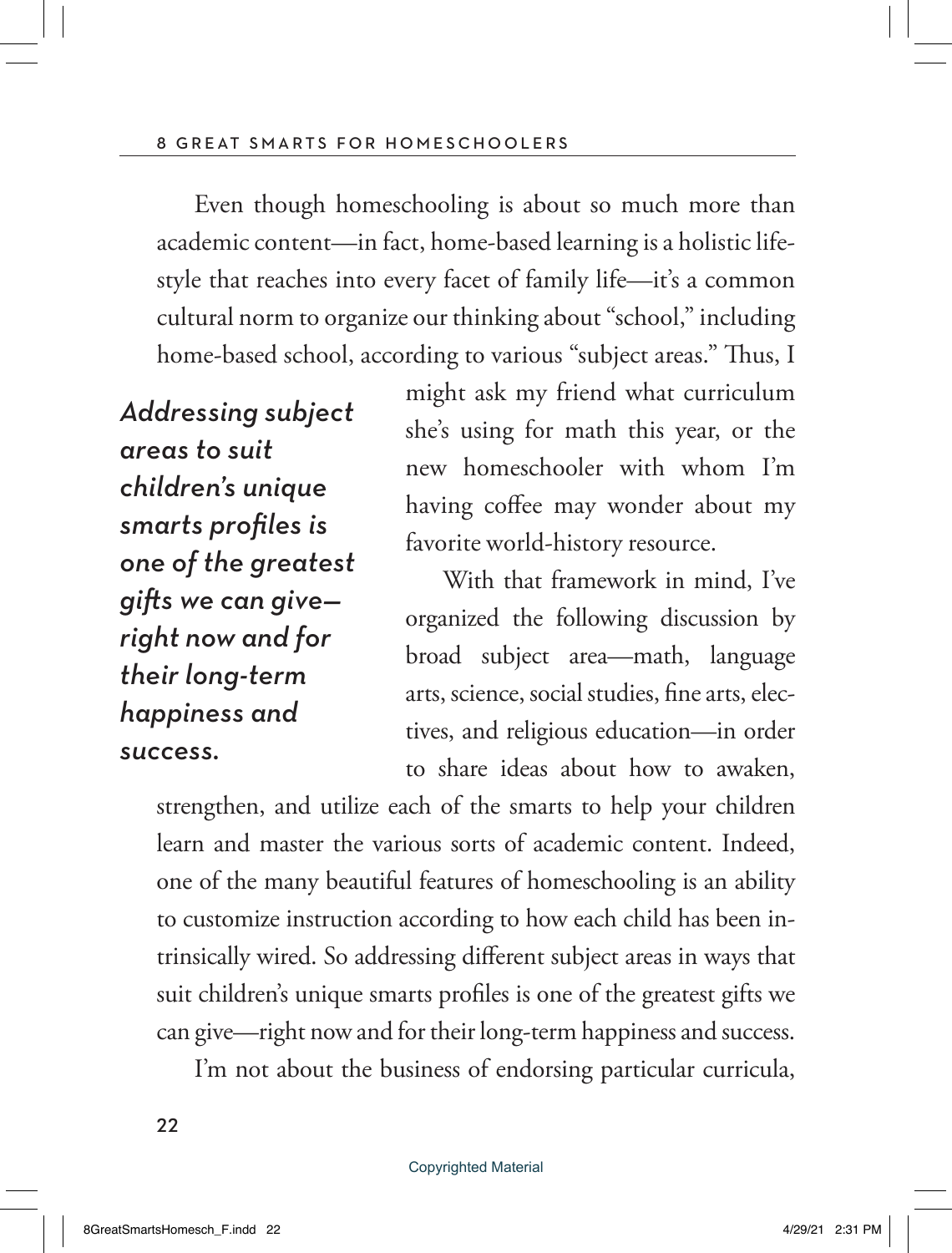either here or on my comprehensive online database, The Homeschool Resource Roadmap,7 because I believe you can best discern which material might ultimately work well for each of your children. Many good products exist, and I will mention some that have stood out to me as exemplars illustrating specific points. But it's your privilege to find what ultimately suits your kids.

The products and books I will reference can all be checked out using the internet. But I hope The Roadmap, and perhaps even my Route-Finder tool,<sup>8</sup> can be of help as well. To that end, you might want to visit and bookmark The Roadmap, where all the resources mentioned—and so many more!—are listed, charted, and hyperlinked right back to company websites.<sup>9</sup>

I hope the next seven chapters bless your socks off. But in my view, the last chapter is the most important (don't look now; save the best till last!) because it describes the bedrock foundation that underpins and supports the daily comings and goings of any healthy homeschool. Without that foundation, the various rooms (subjects)—no matter how beautifully decorated—will easily crumble at the slightest (inevitable) provocation. It's imperative that we build and maintain the foundation at all times.